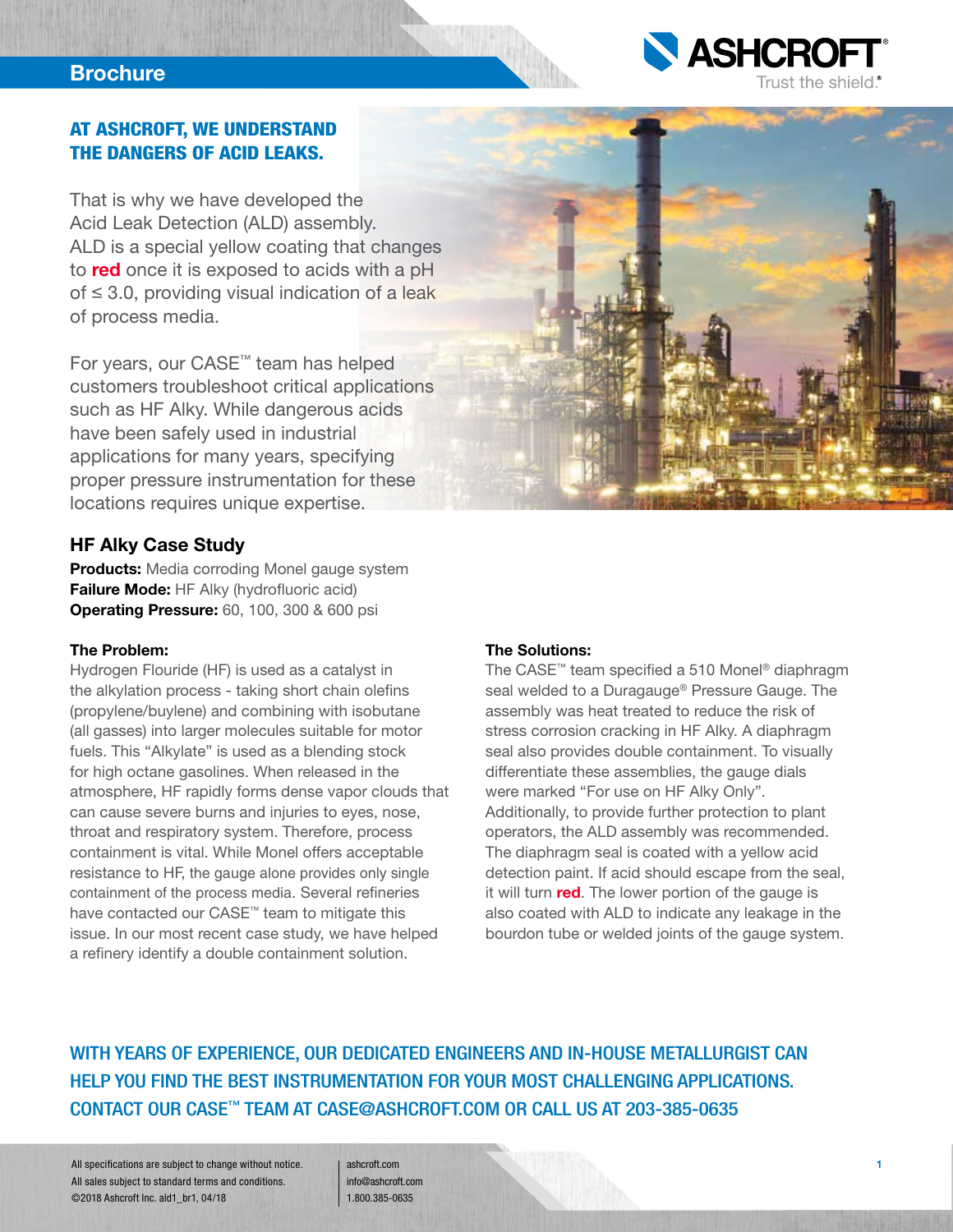# **Brochure**

# Acid Leak Detection (ALD) Assembly



#### FEATURES

- Acid sensing component (yellow in photo turns red when exposed to acid with a  $pH \leq 3$ )
- Dual containment for safety
- Available with pressure ranges to 10,000 psi
- Gauge welded to seal standard
- Available with Halocarbon® fill for oxidizing acids  $\blacksquare$
- Optional orange or yellow gauge case for indentification  $\overline{\phantom{a}}$
- Available with Silicone-free *PLUS!™* Performance П
- Custom dials available п

## **SPECIFICATIONS**

| Accuracy:                        | $\pm$ 1.0% of span (1259, 1279) or $\pm$ 1.5% of span (T6500)            |
|----------------------------------|--------------------------------------------------------------------------|
| Process Connection Size: 1/2 NPT |                                                                          |
| Case Style:                      | Solid front with pressure relief back                                    |
| Pointer:                         | Micrometer, adjustable, aluminum                                         |
| <b>Weather Protection:</b>       | Hermetically sealed: IP66                                                |
| Diaphragm Seal Type:             | 510 Threaded, DF Flanged                                                 |
| Window Material:                 | Shatterproof glass, acrylic (OPT.)                                       |
| <b>Tamper Proof Design:</b>      | Diaphragm seal welded to gauge socket                                    |
| Pressure Rating (MAWP):          | Vac. to 1,500 psi @ 100°F: (STD.)<br>1,500 to 10,000 psi @ 100°F: (OPT.) |

## WETTED COMPONENTS

Diaphragm: 316L SS, Hastelloy® C-276, Monel®

Lower Housing: (510 only) 316L SS, Hastelloy® C-276, Monel®

#### NON-WETTED COMPONENTS

Top Housing: 316L SS, Monel<sup>®</sup> (510 only)

Consult material selector/corrosion guide at www.ashcroft.com for acid compatibility



1279 Pressure Gauge With 510 Seal Assembly

ashcroft.com info@ashcroft.com 1.800.385-0635